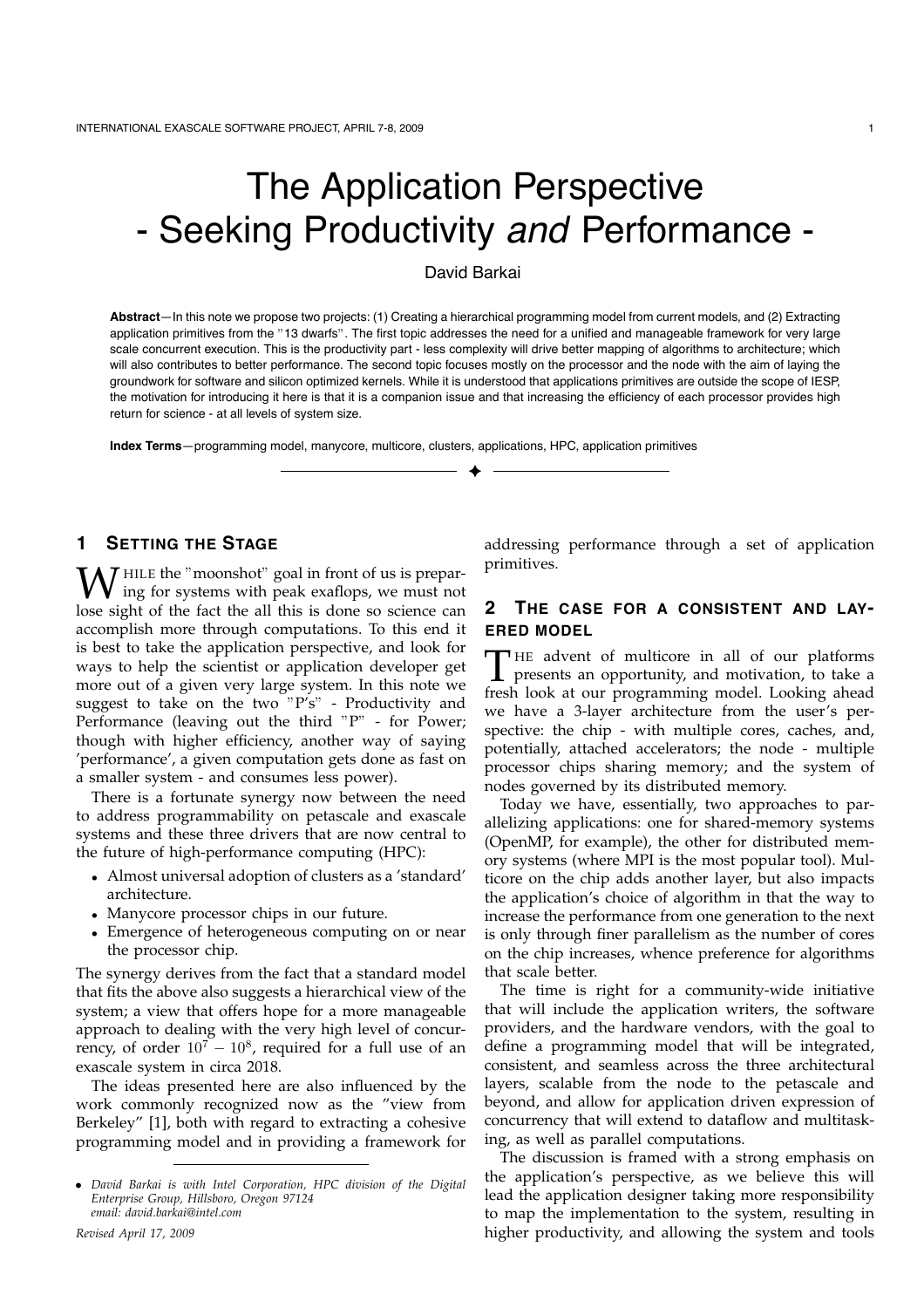software to do a better job in mapping the hardware. In short, we will be closer to a desired balanced between scientists' productivity and a reasonable performance relative to theoretical peak.

The desired programming model should comprehend partitioning details at a finer level than just assigning processes and threads to cores. It should allow visibility to on-chip or socket-attached interactions. The convergence to a single architecture makes it a good time for the HPC community to take a fresh look at the programming model when designing new implementations of numerical and data-intensive applications. A typical cluster is made up of high-volume off-the-shelf components for processors, memory, boards, interconnect, storage, file systems, etc. This is not central to the discussion here, but for the fact that it provides greater motivation for a 'standard' programming model.

There are two other challenges that large system users have been struggling with and that have not been resolved yet:

- Scaling of applications effectively as they increase in complexity, use higher resolution with larger datasets, and run on an ever-increasing number of processors and cores is, so far, a rare occurrence.
- Productivity both in terms of the programmer's time, and in terms of output from the compute system is still a panacea.

A holistic, integrated and consistent programming model, constructed and presented from the application writer's perspective might help us move forward with regard to the two challenges above.

### **3 WHAT MIGHT THE MODEL LOOK LIKE**

T HIS is an abbreviated version of a longer discussion,<br>and, therefore, statements may seem too blunt. My<br>apploxies to the reader apologies to the reader.

Discussions of programming models almost always turns to languages for expressing parallelism and tools to support parallel programming. We are skeptical that any new language will gain a wide acceptance, and believe the best course of action is to build on the tools that current applications are most invested in. That would be MPI used by Fortran and  $C/C++$ .

The need for hierarchical model, to better map the application to the underlying architecture and for better manageability of concurrency, led to various experimentations in "hybrid" implementations - combining MPI with OpenMP or other shared memory schemes. These met with varying degrees of success (see [2], [3], [4], [5]). It is stipulated that the use of OpenMP would not have been required if we had 'layered-MPI' to define such a hierarchy to help manage the decomposition of the application.

A layered model is also necessary in order to have any hope of managing the level of concurrency that will be in the 100's of millions in the future exascale system.



Fig. 1. Hierarchical view of the model

That said, we propose considering a hierarchical model (conceptually drawn in Figure 1), that can be built upon the following guiding principles:

- **Do no harm.** The expression of parallelism according to a new or modified model should not invalidate the huge investment put into existing codes. This principle forces us to look at extensions to, or evolution of, MPI. Given the much lesser use of shared memory models it seems more natural to build an integrated model from MPI.
- **Balance productivity and performance** as expressed by the Berkeley team [1]. For productivity the model is to present the application view, be expressed in terms comprehended by a high level language and in terms relevant to the scientist and engineer. Let the compiler system (see below) deal with the details - which also vary from one system to another. And for performance's sake give the programmer the tools to associate computations with data, and to specify flow and communication patterns.
- **The application writer knows best** about how the application works and there will be no automatic parallelization any time soon. This has two important implications: (1) The programming model has to have 'hooks' into all the architectural layers and components. (2) The application writer can do a better job partitioning the data and computation than the compiler or middleware. Let the tools be there to offer the help the system software will need.
- **Integrated, layered model.** It would have a set of one or more MPI ranks per node, each may be split into a set of MPI processes, preferably optimized for shared memory, and allowing for each of those to further split into a set of 'fibers' to be executed on the same socket. It is this last, lowest, layer that can be used to interact with special-function units or an attached accelerator.
- **Extensible.** For large systems it may well be useful to allow for some kind of system-level partitioning, in addition to the layers described above. This will divide the highest level into regions of MPI environments working in tandem.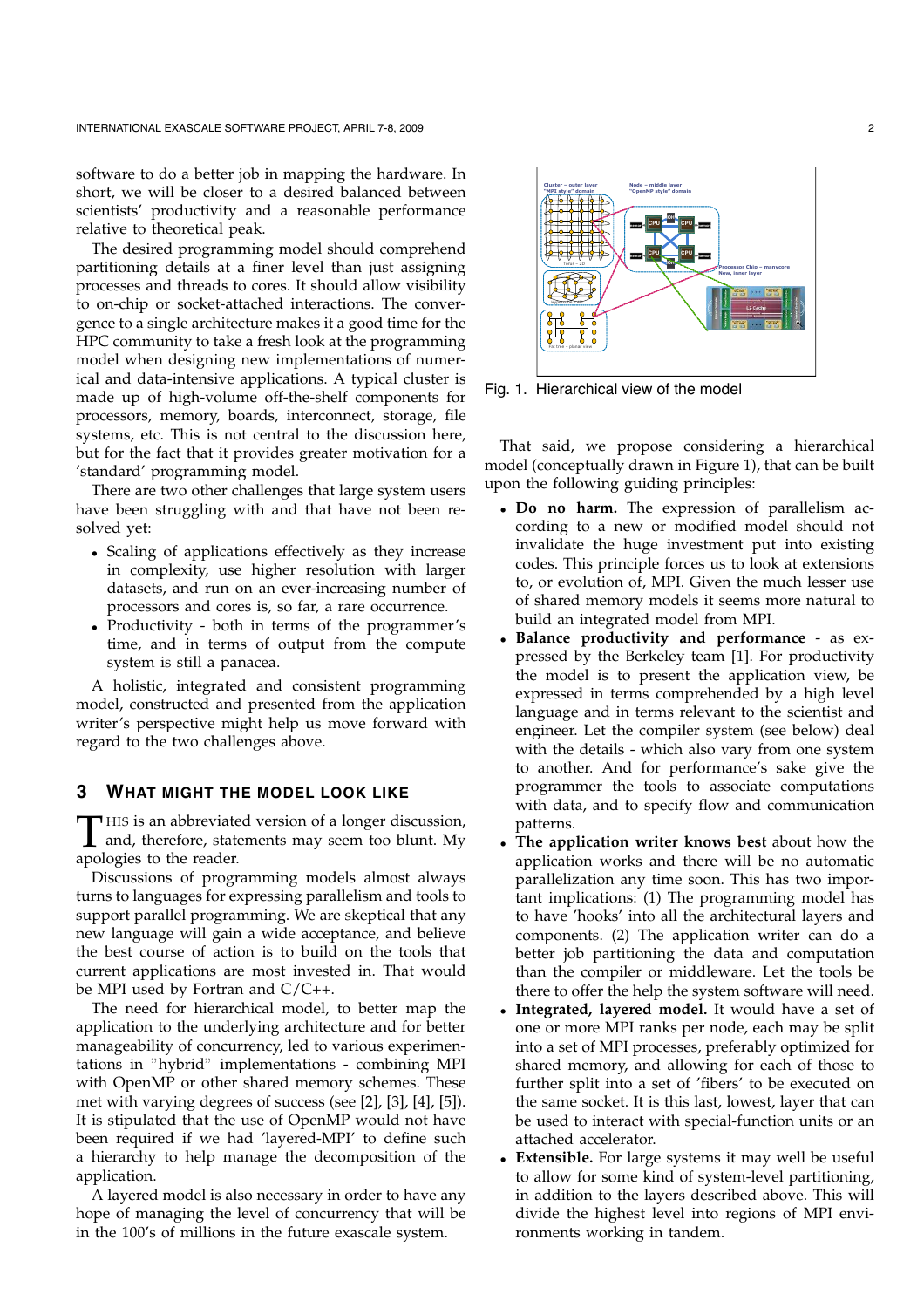- **Coherency.** The implementation of the model has to be adaptable to various degrees and regimes of coherency. These may be dictated by the system in use, or be a choice to be managed by the user.
- **Robust runtime compiler system.** When the system is a cluster, compilers and runtime libraries that are local-node-aware are not optimum. A complement to any program such as the one outlined here has to drive a considerably more runtime-robust compiler system. A system that will pick up the allocated resources (the cluster or a part of it) and execute to it. This may include, for example, MPI operations that might be presented as directives or pragmas. This will allow skipping them when the job runs within a single node.

The benefits of the vision expressed above are fairly obvious: Common and comprehensive basis for applications design. Potential, and expected, higher performance due to the integration of the support for distributed, shared, and on-chip operations.

The next two sections deal with aspects of performance at the node level, likely to be dealt with in other forums.

## **4 APPLICATION PRIMITIVES - KEY TO PER-FORMANCE**

THE topic raised here is not specific to exascale sys-<br>tems, but very relevant to scaling and delivered<br>porformance for real applications. We will have proces performance for real applications. We will have processor chips with billions of transistors, and looking out towards the 2018 timeframe we can ask how best to use them.

The model we propose to follow is that of signal and image processing. Compact application primitives were identified such that great performance improvement was achieved with a combination of special function silicon and libraries. Despite the greater complexity, diversity, and dependence on bandwidth and latency of data access, can such methods not be applied to HPC?

At the very least, this is worth investigating. A starting point can be the first seven of the "13 dwarfs" taxonomy defined in the "View from Berkeley" [1], as they are the ones corresponding to numerical simulations. To remind the reader, these seven are dense and sparse linear algebra, spectral and N-body methods, structured and unstructured grids, and Monte Carlo. The problem is that the broad brush definition of the application categories is not actionable as it stands. To be able to act on the taxonomy it would be most useful to identify:

- 1) The algorithms that are the most important (sparse or N-body, for example, may employ a number of different algorithms and methods).
- 2) The relative weight of the category/algorithm within the general (high end?) scientific workload.

Setting aside the tasks above, for now, we can assess the problem with another source. The NAS Parallel Benchmarks (NPB) [6] are composed of several common computational procedures. They are sure to feature in several of 13-dwarfs categories. A nice feature of NPB is that it reports the MOPS (millions of operations per second) score, which for the numerical tests we discuss here is, essentially, the rate of floating point calculations. This allows us to measure the "efficiency" of the benchmarks compared to the ideal case where all data access can be hidden or overlapped. To make a point five are chosen: Multigrid (MG), Conjugate Gradient (CG), FT (FFT), LU (Lower-Upper decomposition), and BT (Block Tridiagonal). These were run, using the NPB 3.3 version, on 8 cores (a 2-socket node) of Intel's recently launched microprocessor, which has far superior memory bandwidth compared to previous generations of x86 architecture. Even with these very competitive times the calculated efficiency, listed below, ranges from just over 4% to under 20%, averaging less than 12%.

| $M\left( \frac{1}{1} \right)$ | $CC-$ |                                      | T.U | BТ |
|-------------------------------|-------|--------------------------------------|-----|----|
|                               |       | 11.1%   4.5%   11.8%   12.5%   19.3% |     |    |

These findings are not a great revelation to the HPC community, but it gives us an idea of where to start looking for improvements. We must not overlook the fact that the performance efficiencies given above, due to data access and communication between processes, are prior to any effects of the network. These measurement were done on a single (shared-memory) node.

## **5 CAN WE DO BETTER? - SAMPLE IDEAS**

OF course, the easy answer is to say "increase mem-<br>ory bandwidth and cache size and lower latency",<br>when the code is data access bound (as is true for when the code is data access bound (as is true for most codes), and "give us more floating point functional units" when the code is compute-bound, as is for dense matrix operations, for example. The latter is relatively easy, but not particularly impactful. The former is hard. We suggest, instead, to go back to the image/signal/graphics processing analogy and look for ways to optimize kernels, or what we might call "numerical operators" - though we don't forget the real challenge is in data access. Here are some partial, tentative, and somewhat random ideas.

Consider the computations derived from a stencil representation after discretization. Figure 2 shows a simple 6-point stencil.

To compute a given grid point we need a set of values which are not consecutive in memory. A cache line is loaded for one or two useful values. But if we computed along the index that is stored consecutively (say, the "i" index) then all the values brought in with the cacheline will be needed for computing the following grid points. The programmer or the compiler can direct the order of stepping through the grid. But there is no guarantee that the needed cachelines will not be replaced. Will it make sense to define a "stencil operator" as a macro instruction, allowing for parametrized number of stencil